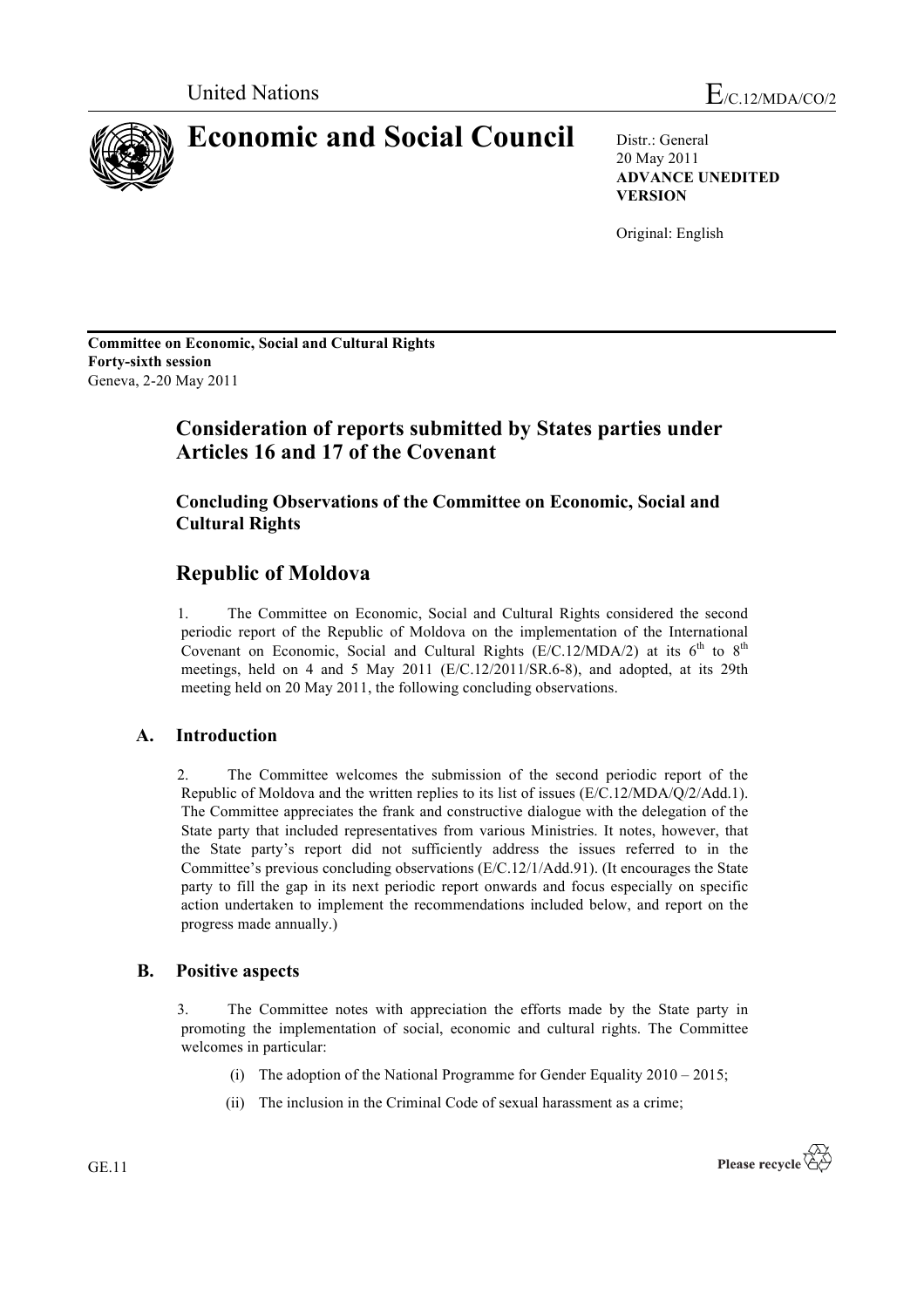- (iii) The adoption of the Strategy and National Action Plan on Reform of the residential care system 2007 -2012; and
- (iv) The adoption of the Law on Preventing and Combating Domestic Violence of 2007.

#### **C. Principal subjects of concerns and recommendations**

4. The Committee recommends that the State Party take special efforts to ensure respect, protection and fulfilment of economic, social and cultural rights under the Covenant in negotiating development assistance projects and programmes.

5. The Committee regrets that national courts have so far not made reference to the Covenant in any of their rulings.

**The Committee requests the State party to provide in its next periodic report relevant case law, if available. In this respect, the Committee draws the attention of the State party to its general comment No. 9 (1998) on the domestic application of the Covenant. Moreover, the Committee recommends that the State party take measures to raise awareness of the Covenant and of the possibility of invoking its provisions before the courts, among the judiciary and the public at large.**

6. The Committee is concerned about the absence of disaggregated data on the effective realization of Covenant rights for disadvantaged and marginalized individuals and groups, in particular by the Roma, persons with disabilities, persons living with HIV/AIDS and non-citizens.

**The Committee recommends that the State party take urgent measures to establish a system for the collection and monitoring of annual data on Covenant rights, disaggregated by disadvantaged and marginalized individuals and groups, including (though not exclusively) the Roma, persons with disabilities, persons living with HIV/AIDS and non-citizens. The Committee requests the State party to include such comprehensive annual data, on all of the recommendations contained below, in its next periodic report.**

7. The Committee is concerned by opinions expressed by certain sectors in the society, including public anti-LGBT statements by high-level politicians, triggered by the submission to Parliament in February 2011 of the draft anti-discrimination bill.

**The Committee recommends the adoption of the comprehensive antidiscrimination bill, taking into account the Committee's General Comment No.20 on Non-Discrimination in Economic, Social and Cultural Rights.**

**The Committee also urges the State party to take measures to eliminate discrimination against LGBTs.**

**It also recommends including provisions in the draft anti-discrimination law on "reasonable accommodation" for persons with disabilities.**

8. The Committee is concerned that the Roma population continues to face marginalization and social exclusion, especially in the areas of education, housing, health and employment (art.2, par.2).

**The Committee recommends that the State party strengthen its efforts to address the socio-economic issues facing the Roma population, including through effective implementation, adequate resourcing and effective**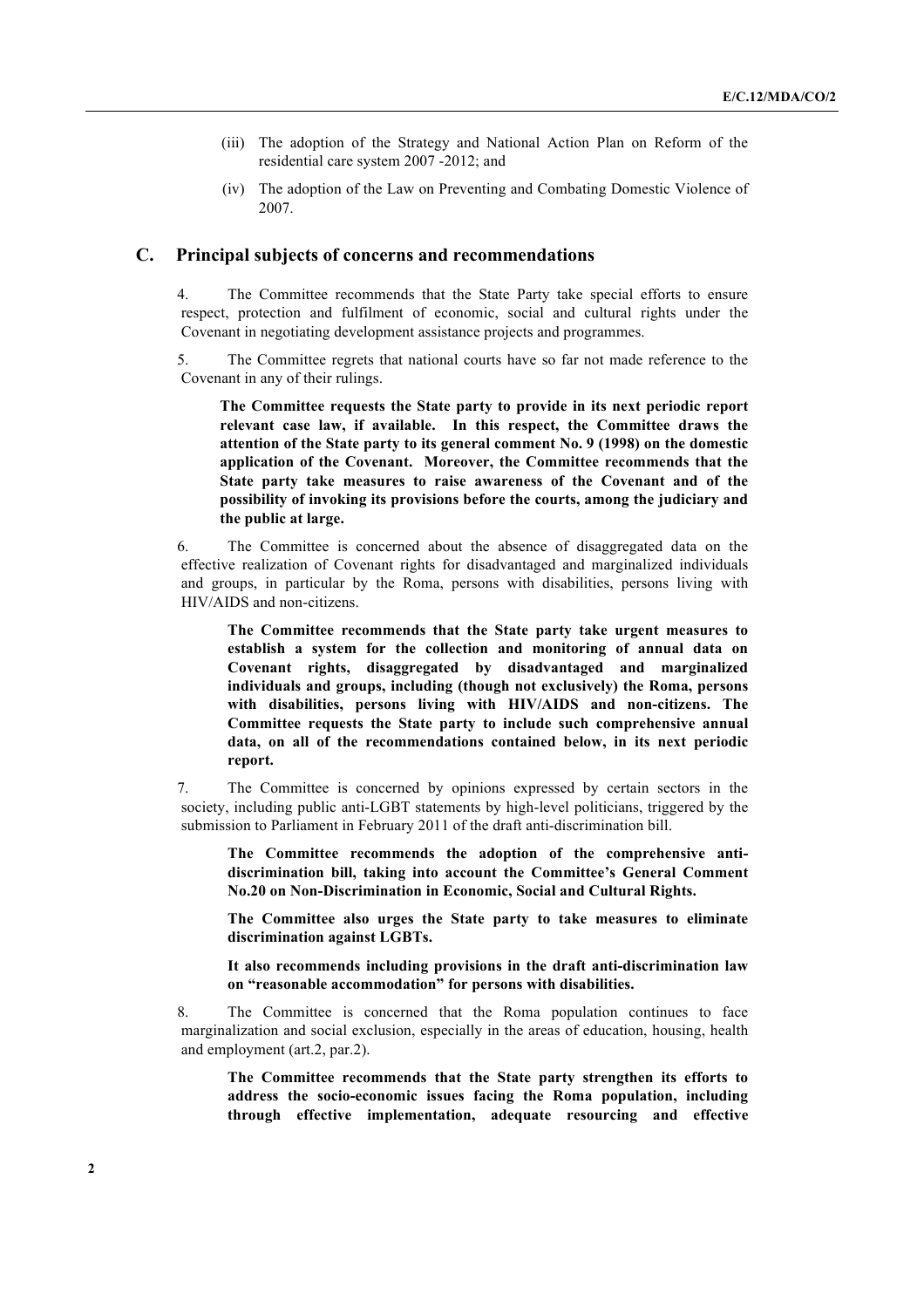**monitoring of the "Action Plan for the Support of the Roma People from the Republic of Moldova for 2011 – 2015". The Committee strongly recommends that such efforts are adequately funded and prioritize social inclusion measures, focusing on the areas of education, housing, health, employment, infrastructure, and water and sanitation. The Committee also recommends that the State party create a network of community mediators charged with facilitating interaction between Roma, public authorities, employers, health providers and others. The Committee requests the State party to provide detailed information in its next report on action taken in this regard as well as the impact measured in all areas.**

9. The Committee remains concerned about the significant gender disparities in wages, resulting in women earning 76.4 percent of the average monthly wage of men in 2009. The Committee is also alarmed by the large number of women in low-paid jobs. The Committee also notes with concern the continuing low representation of women in decision-making positions in the public and private sector (art.3).

**The Committee recommends that the State party take concrete and effective steps, also within the National Programme for Gender Equality 2010 – 2015, to ensure equal treatment between men and women in the labour market, including equal pay for work of equal value in all sectors. The Committee also recommends that the State party introduce temporary special measures to promote the representation of women at decision-making positions. The Committee draws the attention of the State party to its General Comment No.16 (2005) on the equal right of men and women to the enjoyment of all economic, social and cultural rights.**

10. The Committee is concerned about the high level of unemployment in the State party, in particular amongst the most disadvantaged and marginalized individuals and groups. The Committee is also concerned about the large proportion of the population which is active in the informal sector (30 percent in 2010) (art.6).

**The Committee recommends that the State party take concrete steps, including through improving its national employment strategy for 2007-2015, to ensure the right to work, and to significantly reduce the unemployment rate, especially amongst the most disadvantaged groups, with a special focus on the Roma, persons with disabilities, persons released from penitentiary and social rehabilitation institutions, and women, in particular those that live in rural areas. The Committee recommends that the State party take urgent and effective measures to ensure efficient vocational training and labor inclusion of persons with disabilities, including through the enforcement of the established quota, as well as the creation of centers for professional training and rehabilitation for persons with disabilities. Furthermore, the Committee recommends that measures be taken to regularizing the informal sector and extend the access to social security benefits.** 

11. The Committee remains concerned that the minimum wage in the State party is not sufficient to provide workers with a decent living for themselves and their families. (art.7)

> **The Committee urges the State party to increase its efforts to guarantee that the national minimum wage is sufficient to ensure an adequate standard of living for workers and their families. The committee also reiterates its recommendations that the State party introduce a mechanism to determine and regularly adjust the minimum wage in proportion to the cost of living.**

12. The Committee remains concerned that the average contributory pension in the State party is well below the minimum subsistence level, and that non-contributory social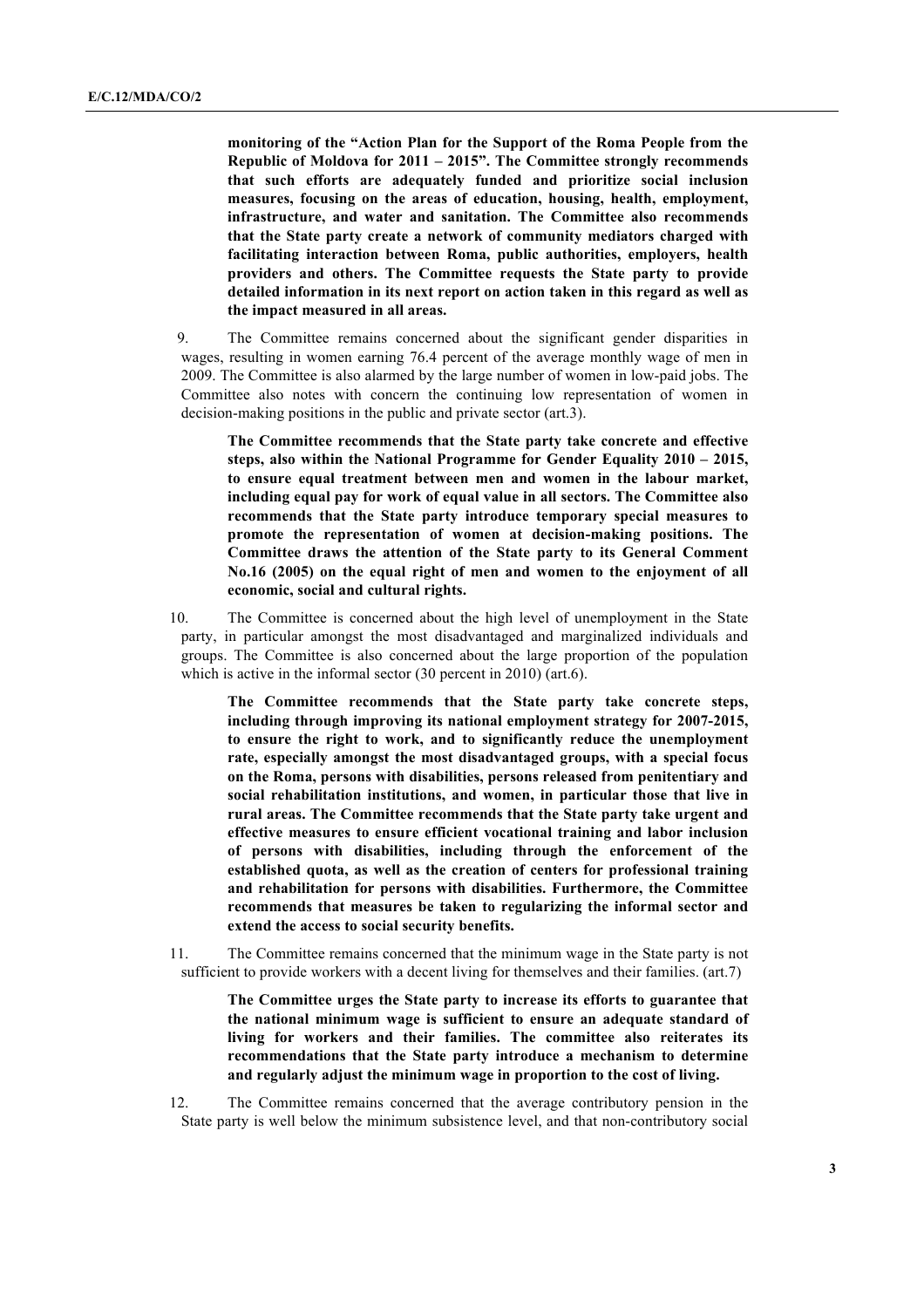assistance benefits are even lower. The Committee is furthermore concerned that the criteria for poverty assessment for social aid do not adequately represent the poverty levels, resulting in cash benefits that are well below the subsistence minimum. (art.9).

**The Committee recommends that pension levels be increased to a level that allows for an adequate standard of living, and, as a first step, reach the minimum subsistence level. The Committee also recommends that social aid benefits are calculated based on an accurate poverty assessment and allow for families to enjoy an adequate standard of living.**

13. The Committee is concerned that the State party continues to be a country of origin and transit for trafficking in persons, and that the prosecution rate of offenders is very low, given the extent of the phenomenon. It is also concerned about the lack of recovery, social integration and counselling services for victims of trafficking. (art.10).

**The Committee recommends that the State party ensure prosecution for traffickers, with sentences commensurate to the gravity of the crime of trafficking, as well as protection for victims of human trafficking in criminal proceedings, and adequate support for victims through recovery and counselling measures.**

14. The Committee remains concerned about the widespread violence against women, including domestic violence, the limited number and capacity of shelters for victims of domestic violence, and the insufficiency of police protection for victims, as well as the protracted procedure for the issuing of court protection orders (art.10)

**The Committee recommends that the State party ensure that the police act promptly and effectively in all cases of domestic violence, and that court protection orders are issued within the legally defined time limit of 24 hours. It recommends that the State party expand the number, coverage and capacity of shelters for victims of domestic violence. The Committee also recommends that the State party conduct extensive awareness raising activities for police officers, prosecutors, judges, social workers and the general public on the phenomenon of domestic violence.**

15. The Committee is extremely concerned that, despite the reform of the residential care system for children of 2007, the rate of institutionalization of children remains very high. The Committee is concerned that the reform has made almost no impact on children with disabilities in institutions, who represent over 50 percent of the total of institutionalized children, and that services to reintegrate these children back to families, schools and communities are lacking (art. 10).

**The Committee strongly recommends that the State party ensure the full implementation of the reform of the residential care system for children, focusing especially on the re-integration of children with disabilities. It strongly urges the State party to ensure the prevention of the separation of children from their families, and the re-integration of de-institutionalized children, including those with disabilities, through adequate family substitute and family support services as well as community based services. The Committee requests the State party to include in its next periodic report disaggregated data, by year, on progress made in the reintegration of children, with a special focus on children with disabilities.**

16. The Committee is concerned about the absence of measures taken to mitigate the effects of migration of parents on children staying behind. The Committee concerned that the State party does not ensure adequate measures of social and psychological assistance for families, as well as an adequate education for children staying behind (art.10).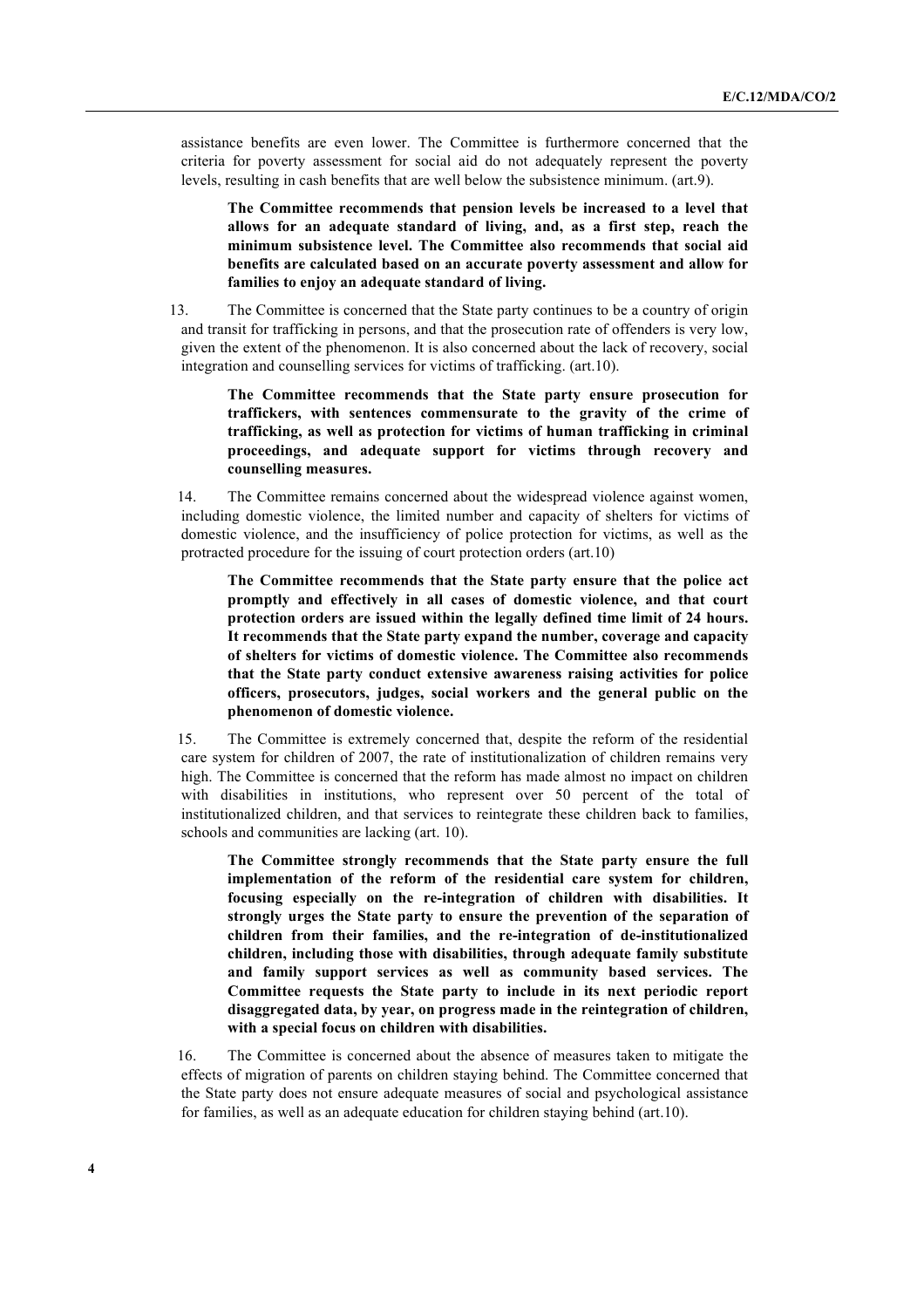**The Committee recommends that the State party implement concrete measures to mitigate the effects of migration on children, through social and psychological support, among others. It also recommends that the State party ensure that children left in the custody of caregivers receive adequate education.** 

17. The Committee is concerned about the prevalence of child labour in the State party, in particular in the agricultural and sales sectors as well as the service economy. (art.10)

**The Committee recommends that the State party urgently strengthen its measures to combat child labor, including through the strengthening of the enforcement role of the Labor Inspectorate Office and the strengthening of the 2010 National Action Plan to Eliminate Child Labour, including its effective implementation, paying special attention to girls, children in hidden work situations and other groups of vulnerable children.** 

18. The Committee is concerned that Law 99 (25 May 2010) and Government Decision 512 (25 April 2003) may impose arbitrary restrictions on prospective adoptive parents or children, such as those related to health or disability status (art.10).

**The Committee recommends that any conditions set for prospective adoptive parents conform with the requirements of the Covenant and related international law and that, in particular, no arbitrary health or disability criteria be maintained (such as established or perceived disability). The Committee emphasizes that assessments of the eligibility of prospective adoptive parents must be undertaken on an individual basis, without any form of discrimination.**

19. The Committee remains concerned about the high level of poverty, estimated to be as high as nearly 30 percent, especially for those above 65 years of age, persons living rural areas, persons with disabilities, and the Roma. The Committee is also concerned about reports of food insecurity, especially in rural areas (art.11)

**The Committee recommends that the State party take all the necessary measures, including through its national development strategy 2012-2022, to ensure that poverty alleviation and social assistance programmes are targeted at the most disadvantaged and marginalized individuals and groups, including persons above 65 years of age, persons living in rural areas, persons with disabilities, and the Roma. The Committee draws the attention of the State party to its Statement on Poverty and the International Covenant on Economic, Social and Cultural Rights (E/C.12/2001/10, 10 May 2001).**

20. The Committee remains concerned that social housing is not sufficiently provided to the most disadvantaged and marginalized individuals and groups, but rather to young professionals and certain professional categories, such as judges, police and prosecutors.

**The Committee encourages the State party to ensure that sufficient resources are allocated for the provision of social housing, especially to the most disadvantaged and vulnerable groups, including the Roma. The Committee also reiterates its previous recommendation that the State party undertake a study on the problem of homeless people and to report back on its findings in its next periodic report.**

21. The Committee is concerned that only half of the population has access to drinking water and sewage systems, with levels in rural areas only at 26.7 percent, and that the water quality of local sources is of a very low quality and deteriorating, as mentioned in the periodic report (art.11).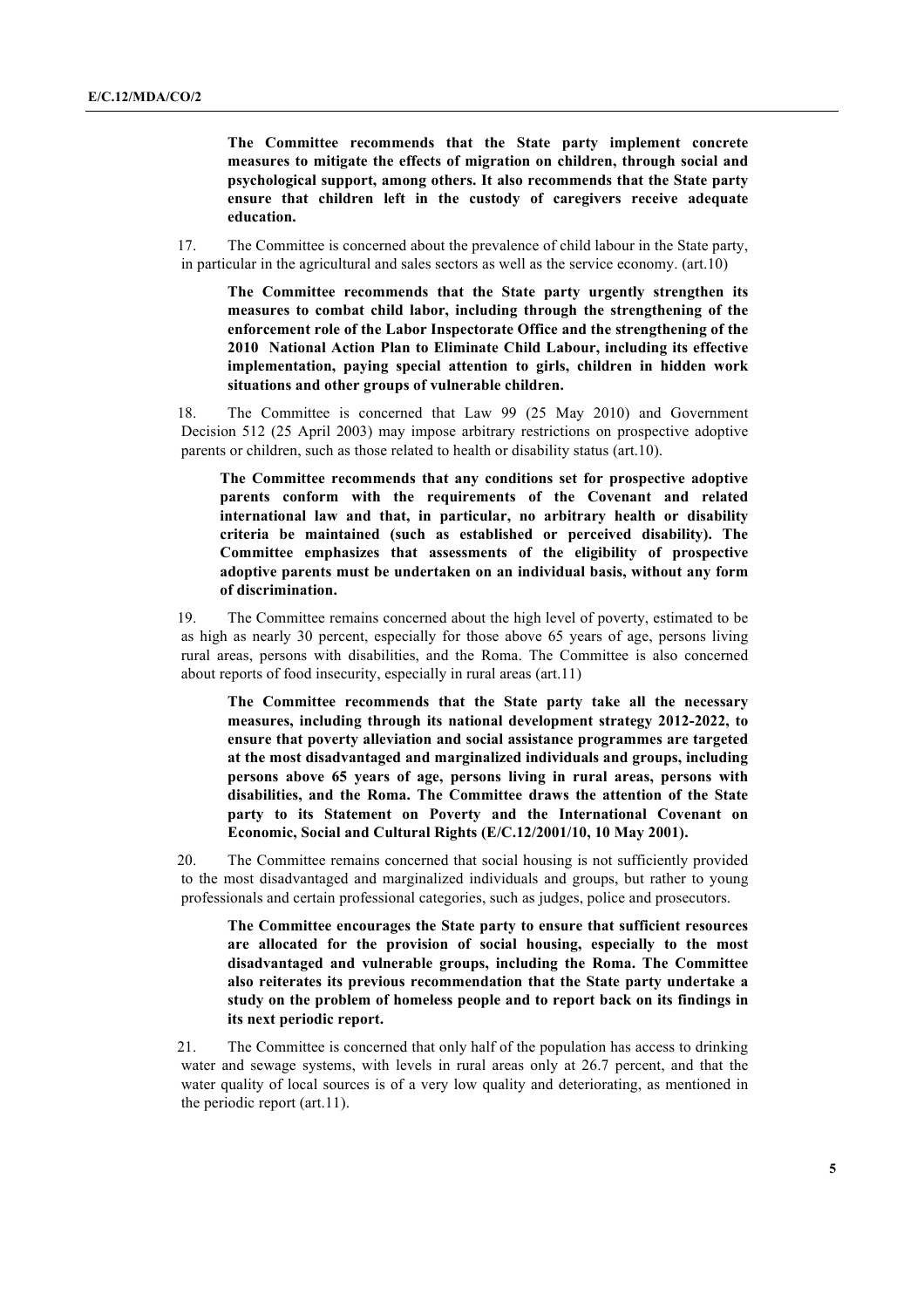**The Committee recommends that the State party urgently adopt the draft Water Law, and take all necessary urgent measures to ensure sufficient, safe, acceptable and physically accessible and affordable water for personal and domestic uses, paying particular attention to the most disadvantaged and marginalized individuals and groups, including the Roma. The Committee requests the State party to include in its next periodic report disaggregated data, by region, on progress made in this regard.** 

22. The Committee is concerned that a significant segment of the population is not insured under the compulsory health insurance scheme, that nearly a quarter of the Roma households do not have a medical insurance policy. The Committee also expresses concern about reports that emergency ambulance services have routinely not responded to calls from Roma living in excluded settlements, as well as from older persons. It furthermore expresses concern about the lack of family doctors, particularly in rural areas, and about reports that the list of compensated medicines in the single compulsory health insurance package is too limited (art.12).

**The Committee recommends that the State party take urgent measures to ensure universal access to affordable primary health care, including by increasing the number of family doctors and community health centres, and include all members of society, including the Roma, in the compulsory health insurance scheme. The Committee also recommends that the State party take measures to ensure that emergency ambulance services are extended to the Roma and older persons, without exception, and establish a special centre for the submission of complaints regarding the provision of such services.** 

23. The Committee expresses its concern about the practice of disclosure of a patient's HIV status by doctors and nurses to other medical personnel and third parties, especially in rural areas, as well as about the negative consequences for the employment situation of the affected person and the treatment of their children in schools and kindergartens (art.12).

**The Committee recommends that the State party ensure the confidentiality of a patient's HIV status, including through reforming the Law on HIV/AIDS, and a reform of the data management system on HIV/AIDS. The Committee also recommends that the State party take steps to eliminate the mandatory indication of the disease codes on all medical sick leave forms.**

24. The Committee is concerned about the treatment of patients in psychiatric care, including the deprivation of legal capacity by the medical psychiatric board, the absence of basic necessities in some wards, no daily access to a shower or public telephone in most wards, and the reported punitive application of medications when patients object to treatment. The Committee is furthermore concerned about the lack of independent and effective monitoring of patient treatment in psychiatric institutions (art.12).

**The Committee recommends that the State party take measures to provide alternative forms of mental health treatment, in particular outpatient treatment. In cases where confinement in a psychiatric institution is the only alternative, the Committee calls upon the State party to ensure full respect for human rights of patients, including through independent and effective monitoring of patient treatment in psychiatric institutions and an effective judicial control of psychiatric confinement. It also recommends that the State party incorporate into the law the abolition of violent and discriminatory practices against children and adults with disabilities in the medical setting, including deprivation of liberty, the use of restraint and the enforced administration of intrusive and irreversible treatments such as neuroleptic drugs and electroshock. The Committee also recommends that existing legal**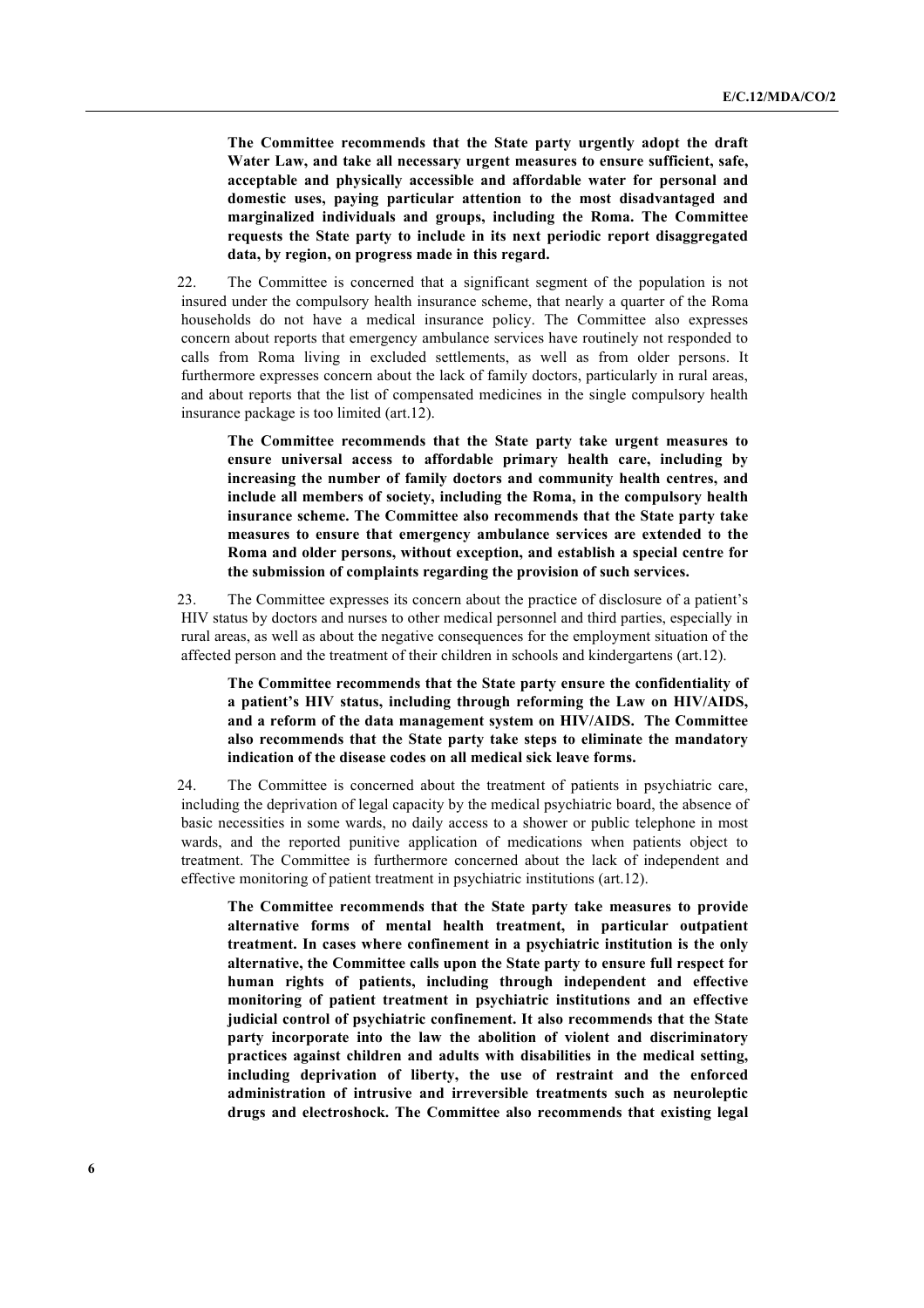**provisions allowing for the complete removal or suspension of legal capacity for persons with mental, intellectual or other disabilities be amended in order to avoid abuse. The Committee also recommends that provisions for assisted decision-making be developed and implemented without delay.**

25. The Committee is concerned that children suffering from epilepsy receive a psychiatric treatment, often from a very early age, and that there is an absence of social programmes to support their parents. The Committee is also concerned that reportedly children suffering from autism are not provided with psychological treatment and special supportive programmes. (art 12)

**The Committee recommends that the State party ensure that children with epilepsy receive adequate treatment carried out only by neuro-pediatric physicians. The Committee further recommends that children with autism are provided with necessary psychological treatment and special supportive programmes. The Committee also recommends that families taking care of children with autism receive adequate psychological and other appropriate support.**

26. The Committee remains concerned about the high rate of infant mortality in the State party, particularly as a result of the failure to provide urgent medical assistance, especially in rural areas. (art.12)

**The Committee recommends that the State party adopt urgent and effective measures addressing the high rate of infant mortality, in particular in rural areas. The Committee recommends that such measures include improving the availability and accessibility of medical assistance for the entire population, in particular through family doctors in rural villages.**

27. The Committee is concerned that a special course on sexual and reproductive health rights has been withdrawn from the curriculum in public schools (called the Life Skills course), and that at present there is no such course being offered in public schools (art.12)

### **The Committee recommends that the implementation of the National Reproductive Health Strategy 2005-2015 include education in the school curriculum on sexual and reproductive rights.**

28. The Committee is concerned that enrolment rates in primary and secondary education are decreasing. The Committee is also concerned about the quality of education, and that efforts are lacking to alleviate the negative impact of indirect and informal costs on the access to education, especially within inadequately funded primary schools in rural areas. It is also concerned that children with disabilities often do not attend mainstream schools or classes, even in cases in which the nature of the disability would not preclude regular education. The Committee is furthermore concerned that children without any disability are often placed in auxiliary schools, reportedly accounting for as much 40 percent of enrolment. Furthermore, the Committee is concerned that children accompanying their parents and placed in the Migrants Accommodation Centre in Chisinau do not have access to education. (art.13 and 14).

**The Committee recommends that the State party take measures to counter the decreasing enrolment rates in primary and secondary education, and reiterates its previous recommendation urging the State party to reinforce its efforts to ensure that children are not prevented from attending school because of poverty in the family. Such efforts should also include the alleviation of the negative impact of indirect and informal costs on the access to education, especially within inadequately funded primary schools in rural**